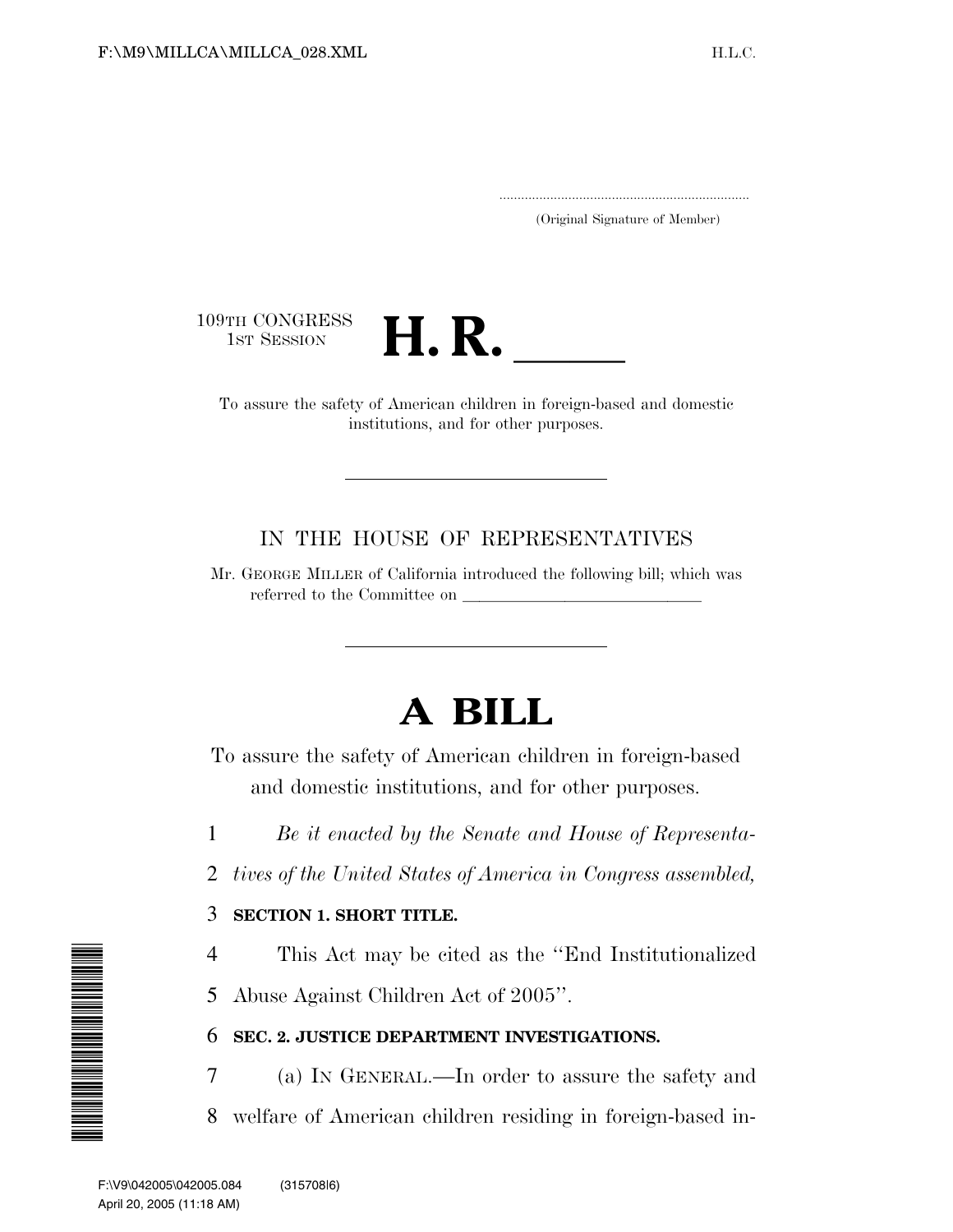stitutions, the Attorney General shall seek the cooperation of appropriate foreign authorities in order to investigate such facilities or institutions periodically. Such an inves- tigation shall include a determination of the institution's compliance with any local safety, health, sanitation and educational laws and regulations, including all licensing requirements applicable to the staff of the institution and compliance with this section. The Attorney General shall seek the cooperation of appropriate foreign authorities to remedy any threat to the safety or welfare of those chil-dren, discovered through such an investigation.

 (b) RULES AND ENFORCEMENT.—(1) The Attorney General shall make rules to protect the safety and wellbeing of American children who are kept in a foreign based institution for purposes of behavior modification.

 (2) Whoever, being a United States citizen or na- tional, or other private entity organized under the laws of the United States or of any State or political subdivi- sion of the United States, violates a rule made under this subsection shall be subject to a civil penalty not to exceed \$50,000.

(c) DEFINITIONS.—As used in this section—

 (1) the term ''foreign-based institution'' means any facility or institution—

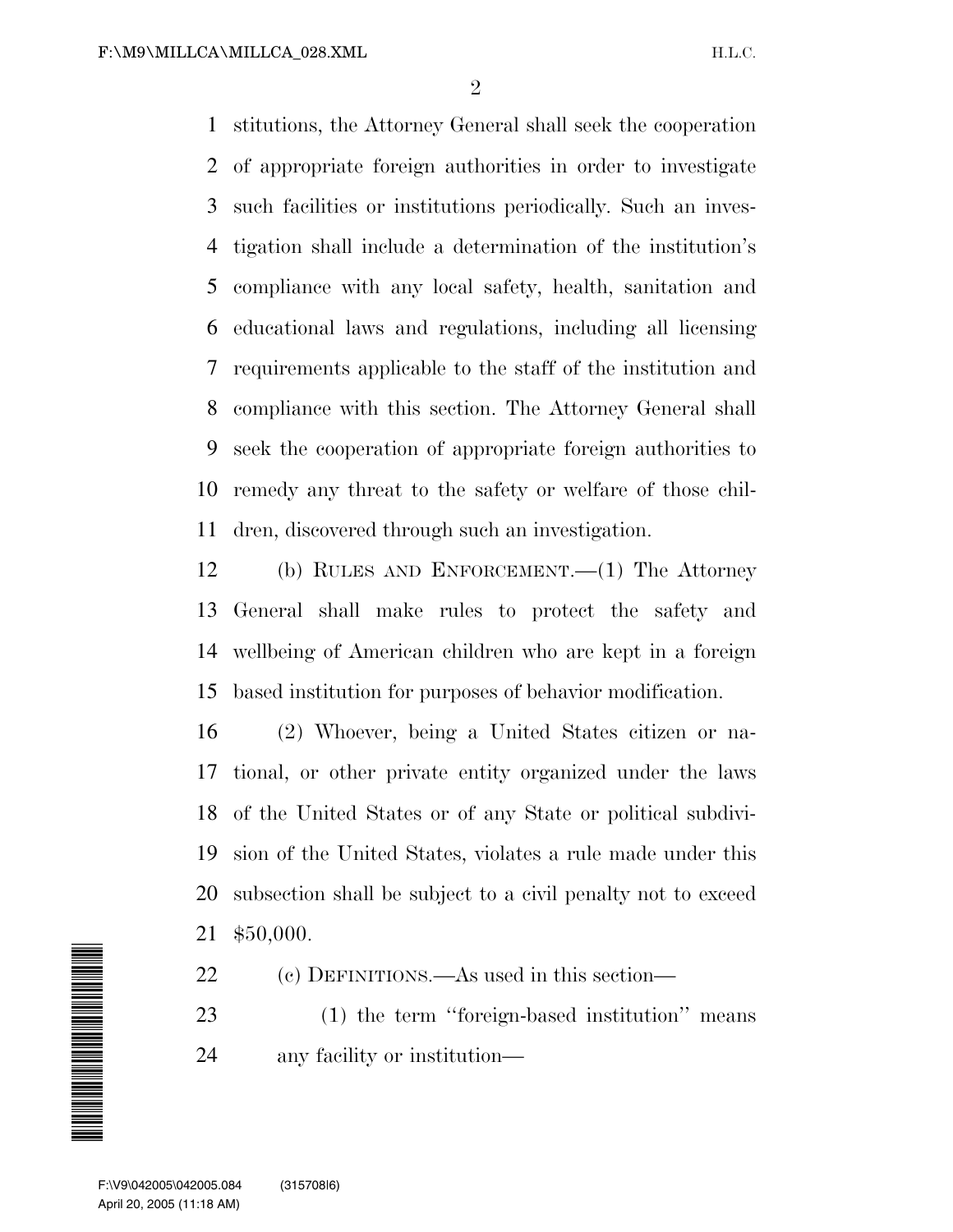(A) owned, operated, or managed by a United States citizen or other private entity or- ganized under the laws of the United States; and (B) for persons, including persons who are residing in such facility or institution, for pur-poses of receiving care or treatment or behavior

 (2) the term ''American children'' means Amer- ican citizens or nationals 18 years of age or younger. **SEC. 3. AMENDMENTS TO DEPARTMENT OF STATE'S COUN- TRY REPORTS ON HUMAN RIGHTS PRAC-TICES.**

modification; and

 (a) PART I OF FOREIGN ASSISTANCE ACT OF 1961.—Section 116 of the Foreign Assistance Act of 1961 (22 U.S.C. 2151n) is amended by adding at the end the following new subsection:

 $\langle (g)(1)$  The report required by subsection (d) shall include, wherever applicable, a description of the nature and extent of child abuse or human rights violations against persons who are 18 years of age or younger at institutions described in paragraph (2) that are located in each foreign country.

24  $\qquad$  "(2) An institution referred to in paragraph (1) is a facility or institution—

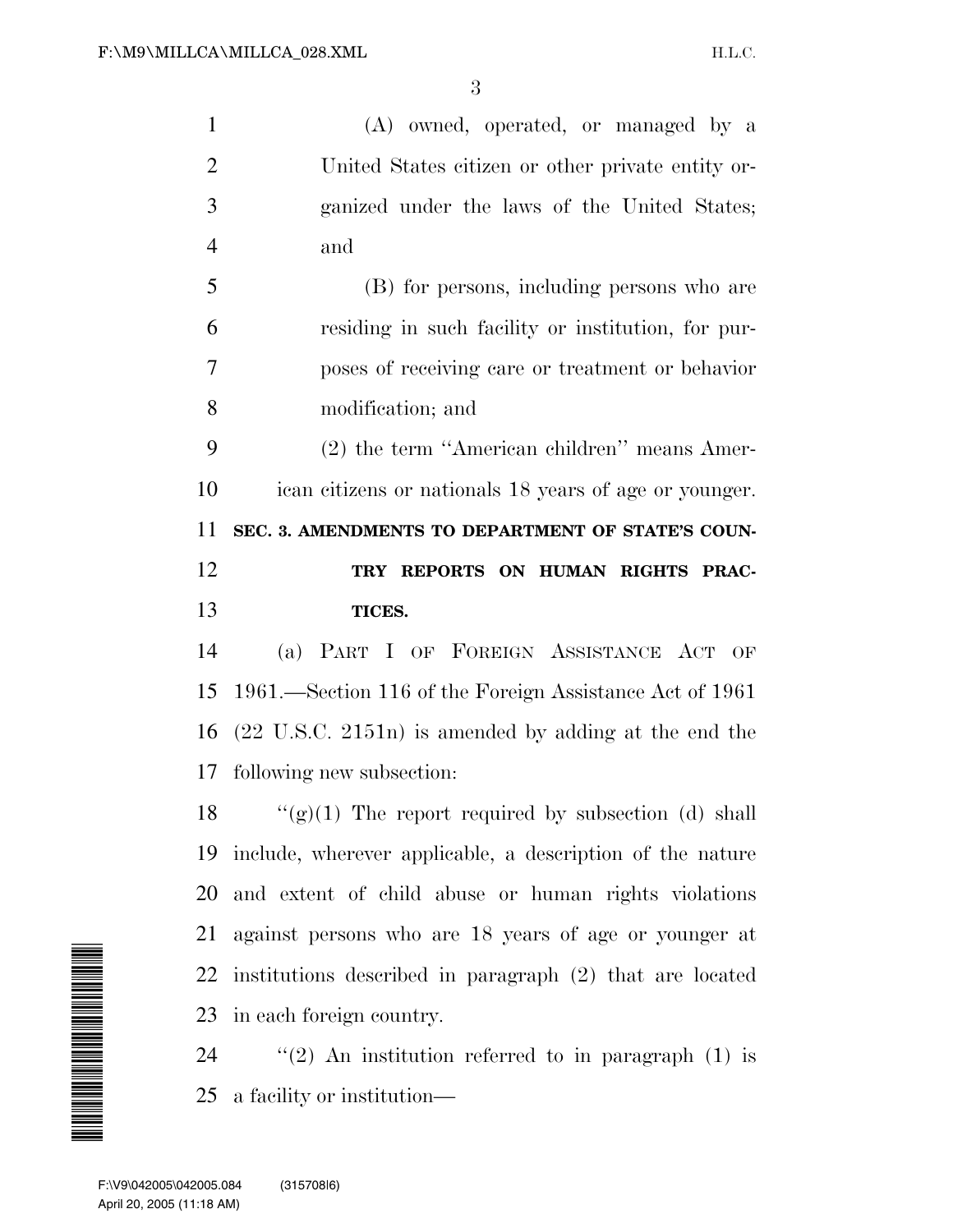1 "(A) owned, operated, or managed by a United 2 States citizen or other private entity organized under 3 the laws of the United States; and

4 "(B) for persons, including persons who are re-5 siding in such facility or institution, for purposes of 6 receiving care or treatment or behavior modifica-7 tion.''.

 (b) PART II OF FOREIGN ASSISTANCE ACT OF 1961.—Section 502B of the Foreign Assistance Act of 1961 (22 U.S.C. 2304) is amended by adding at the end the following new subsection:

 $\qquad$  "(i)(1) The report required by subsection (b) shall in- clude, wherever applicable, a description of the nature and extent of child abuse or human rights violations against persons who are 18 years of age or younger at institutions described in paragraph (2) that are located in each foreign 17 country.

18  $\frac{1}{2}$  An institution referred to in paragraph (1) is 19 a facility or institution—

20  $\langle A \rangle$  owned, operated, or managed by a United 21 States citizen or other private entity organized under 22 the laws of the United States; and

23  $\langle$  (B) for persons, including persons who are re-24 siding in such facility or institution, for purposes of

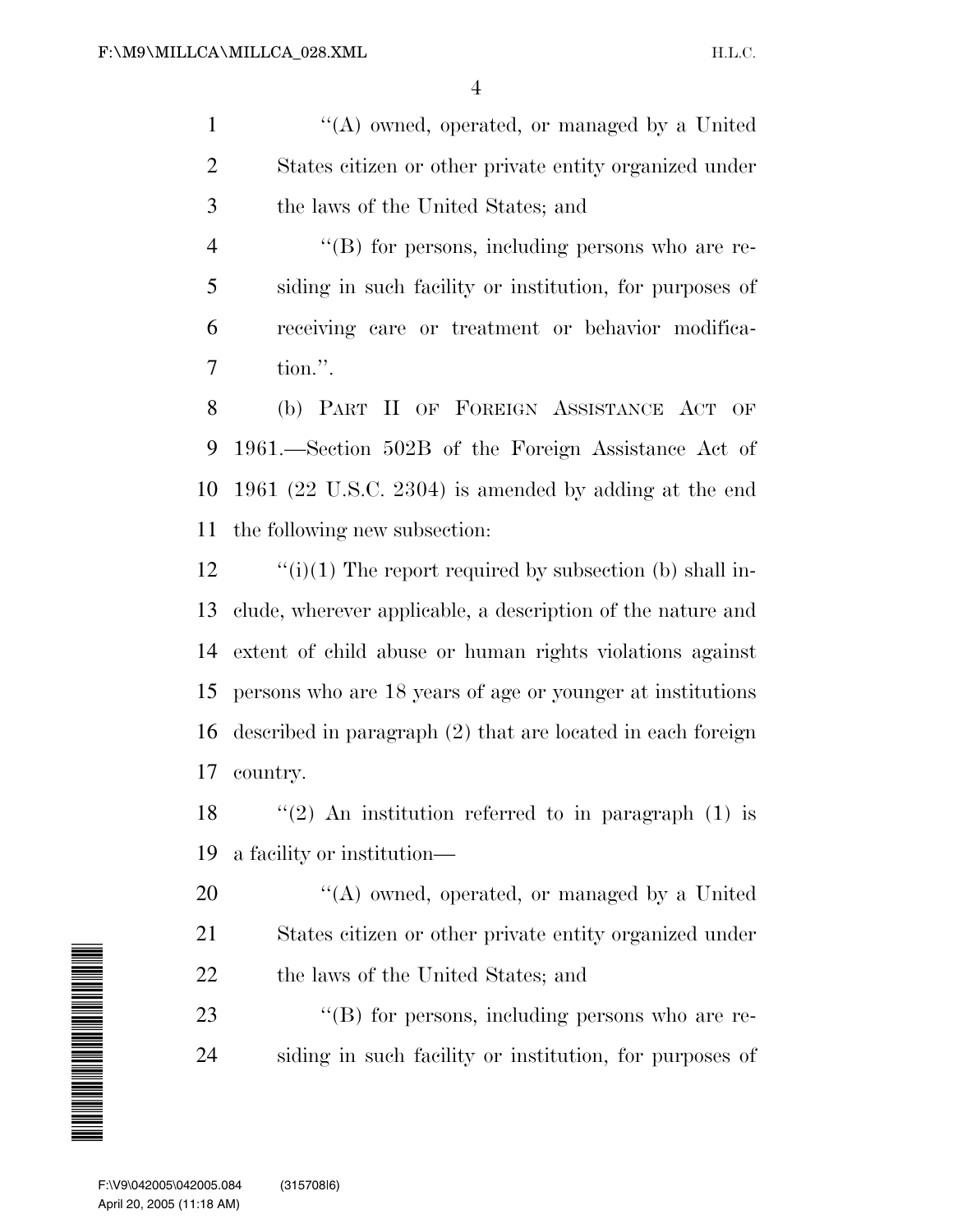receiving care or treatment or behavior modifica-tion.''.

## **SEC. 4. GRANTS TO SUPPORT INSPECTIONS OF CHILD RESI-**

### **DENTIAL TREATMENT FACILITIES.**

 (a) IN GENERAL.—The Child Abuse Prevention and Treatment Act (42 U.S.C. 5101 et seq.) is amended by adding at the end the following new title:

# **''TITLE III—GRANTS TO STATES TO SUPPORT INSPECTIONS OF CHILD RESIDENTIAL TREATMENT FACILITIES**

### **''SEC. 301. GRANTS TO STATES.**

 ''The Secretary is authorized to make grants to States to support inspections of child residential treatment facilities.

### **''SEC. 302. APPLICATION.**

 ''The Secretary may not make a grant to a State under section 301 unless the State submits to the Sec- retary an application for the grant at such time, in such form and manner, and containing such information as the Secretary may reasonably require.

### **''SEC. 303. ELIGIBILITY.**

23 "(a) In GENERAL.—The Secretary may not make a grant to a State under section 301 unless the State has in effect laws to require the licensing of child residential

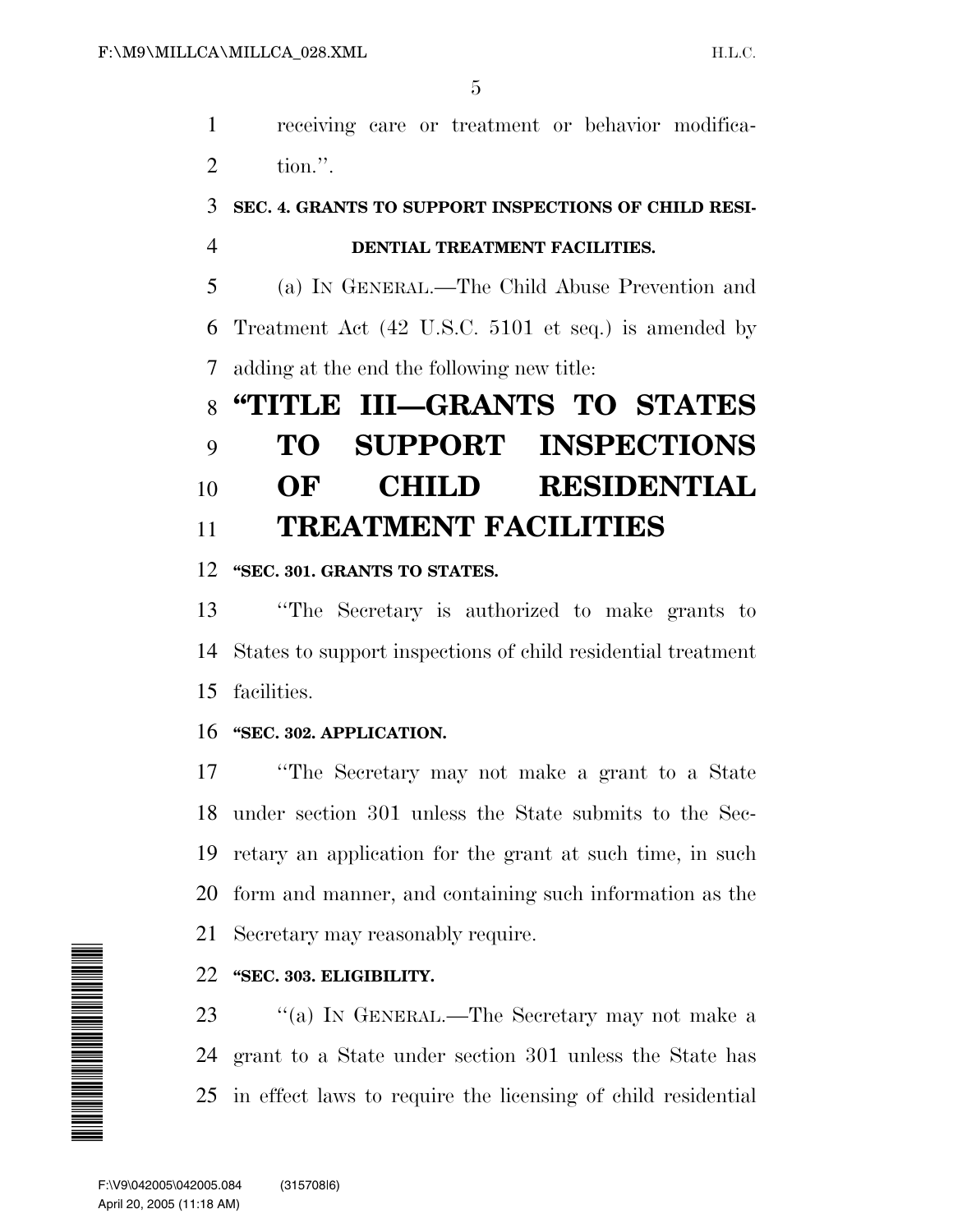treatment facilities in accordance with the requirements of subsection (b) and the State is enforcing such State laws in accordance with the requirements of subsection (c).

 ''(b) LICENSING REQUIREMENTS.—The licensing re-quirements referred to in subsection (a) are the following:

 $\frac{1}{1}$  The State requires any person who oper- ates a child residential treatment facility to be issued a license for the operation of the facility, and the license is in effect.

11 ''(2) The facility meets applicable standards of the State for the provision of treatment services for children with emotional, psychological, develop- mental, or behavioral dysfunctions, impairments, or chemical dependencies.

 $\frac{16}{16}$  ''(3) In the case of each child who is a resident of the facility and whose domicile is another State, 18 the facility meets the standards of such other State for the operation of such a facility, including any li-censing standards.

21 ''(4) With respect to State law that prohibits the physical or mental abuse of children and the ne- glect of children, the law of the State in which the facility is located applies to the facility standards for the care of children who are residents of the facility,

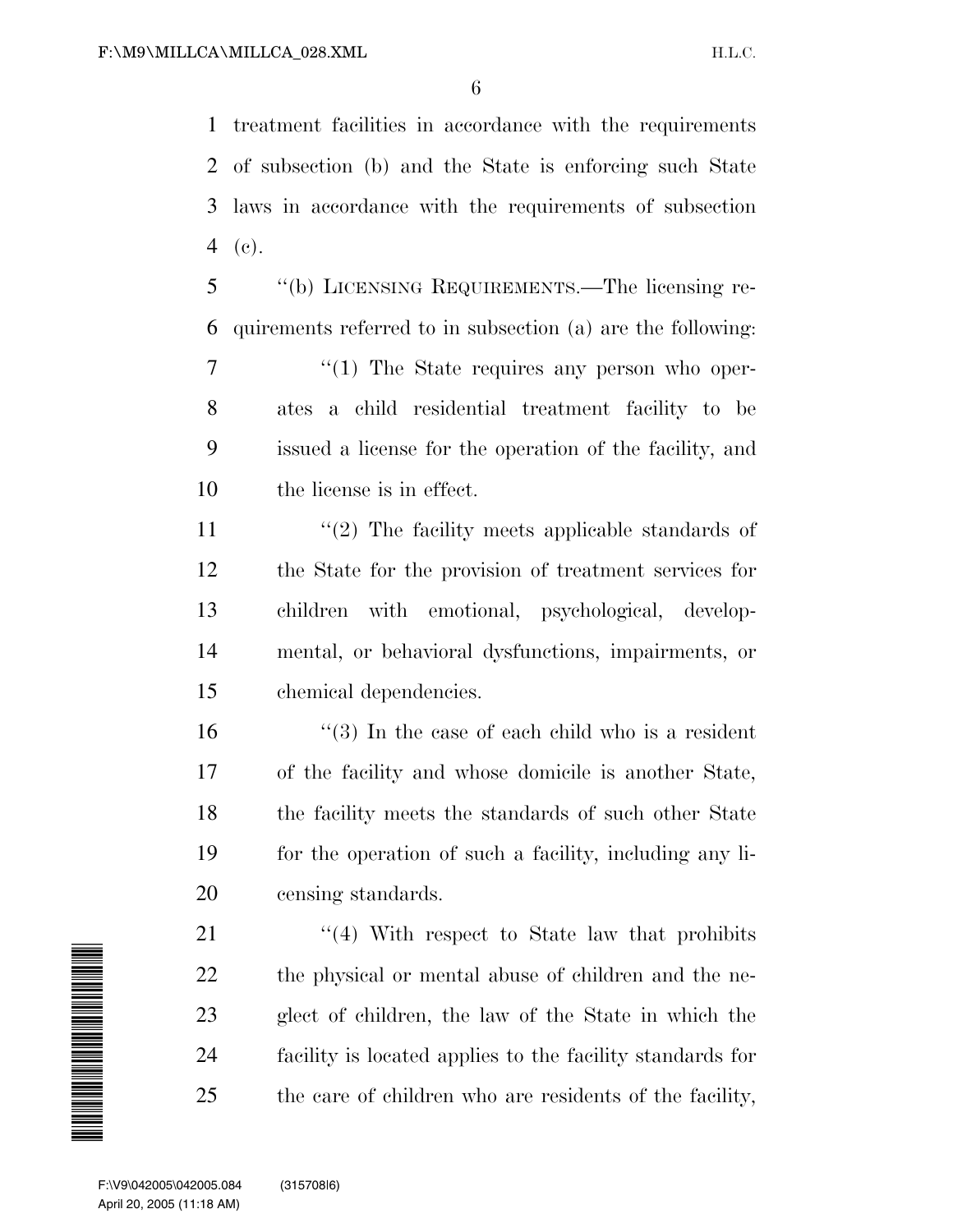1 including enforcement standards, that are equivalent 2 to the standards applied by the State to parents or 3 legal guardians.

 $(5)$  The State requires periodic, unannounced inspections of the facility to determine compliance with applicable law, including law regarding the li- censing of health professionals and law regarding the standards referred to in paragraph (4).

9 "(c) ENFORCEMENT REQUIREMENTS.—The enforce-10 ment requirements referred to in subsection (a) are the 11 following:

 $\frac{12}{10}$   $\frac{12}{10}$  In GENERAL.

13 "(A) CIVIL PENALTY.—A person who oper- ates a child residential treatment facility in vio- lation of the requirements under subsection (b) is subject to a civil penalty of \$250 per day until the violation is corrected, except that the number of days for which the penalty is as-sessed may not exceed 60 days.

20 "(B) ORDER TO TERMINATE OPER-21 ATIONS.—With respect to a violation of the re-22 quirements under subsection (b), if a civil pen-23 alty under subparagraph (A) for the violation is 24 assessed for 60 days, the State orders that the

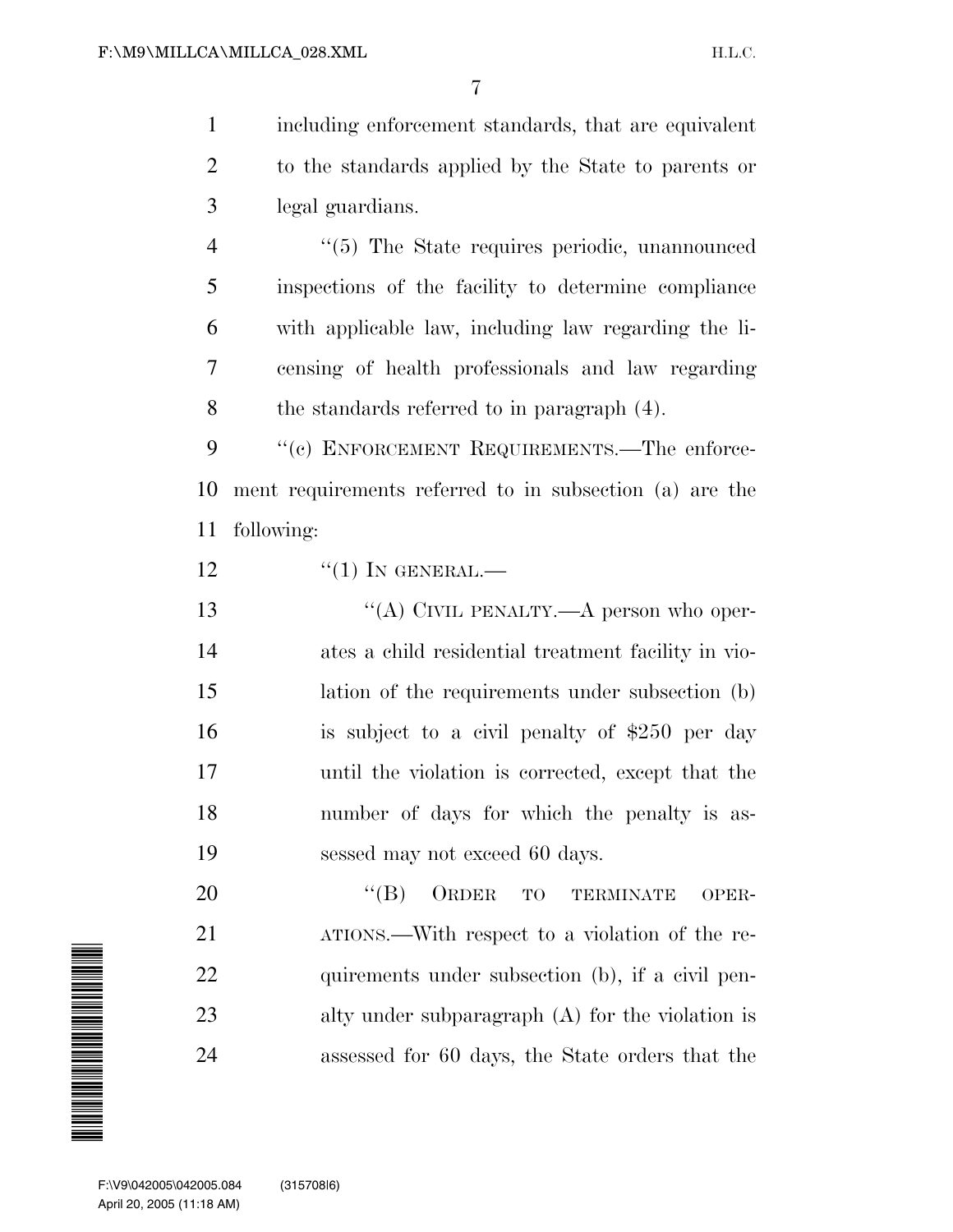| child residential treatment facility involved ter- |
|----------------------------------------------------|
| minate all operations.                             |

 $\frac{3}{2}$  ''(2) ABUSE OR NEGLECT.—

 ''(A) CIVIL PENALTY.—If a child residen- tial treatment facility engages in the abuse or neglect of a child who is a resident of the facil- ity, each person who owns or operates the facil- ity, and each of the officers, employees, or con- tractors thereof who engaged in the abuse or neglect, is subject to a civil penalty for each such violation in an amount determined by the State, but not less than \$20,000 for all viola-tions adjudicated in a single proceeding.

 ''(B) CRIMINAL PENALTY.—If a child resi- dential treatment facility engages in the abuse or neglect of a child who is a resident of the fa- cility, each person who owns or operates the fa- cility, and each of the officers, employees, or contractors thereof who engaged in the abuse or neglect, shall be fined in accordance with title 18, United States Code, or imprisoned not more 22 than five years, or both.

23 "<sup>"</sup>(C) ABUSE OR NEGLECT.—For purposes of subparagraphs (A) and (B), the term 'abuse or neglect', with respect to a child, means a

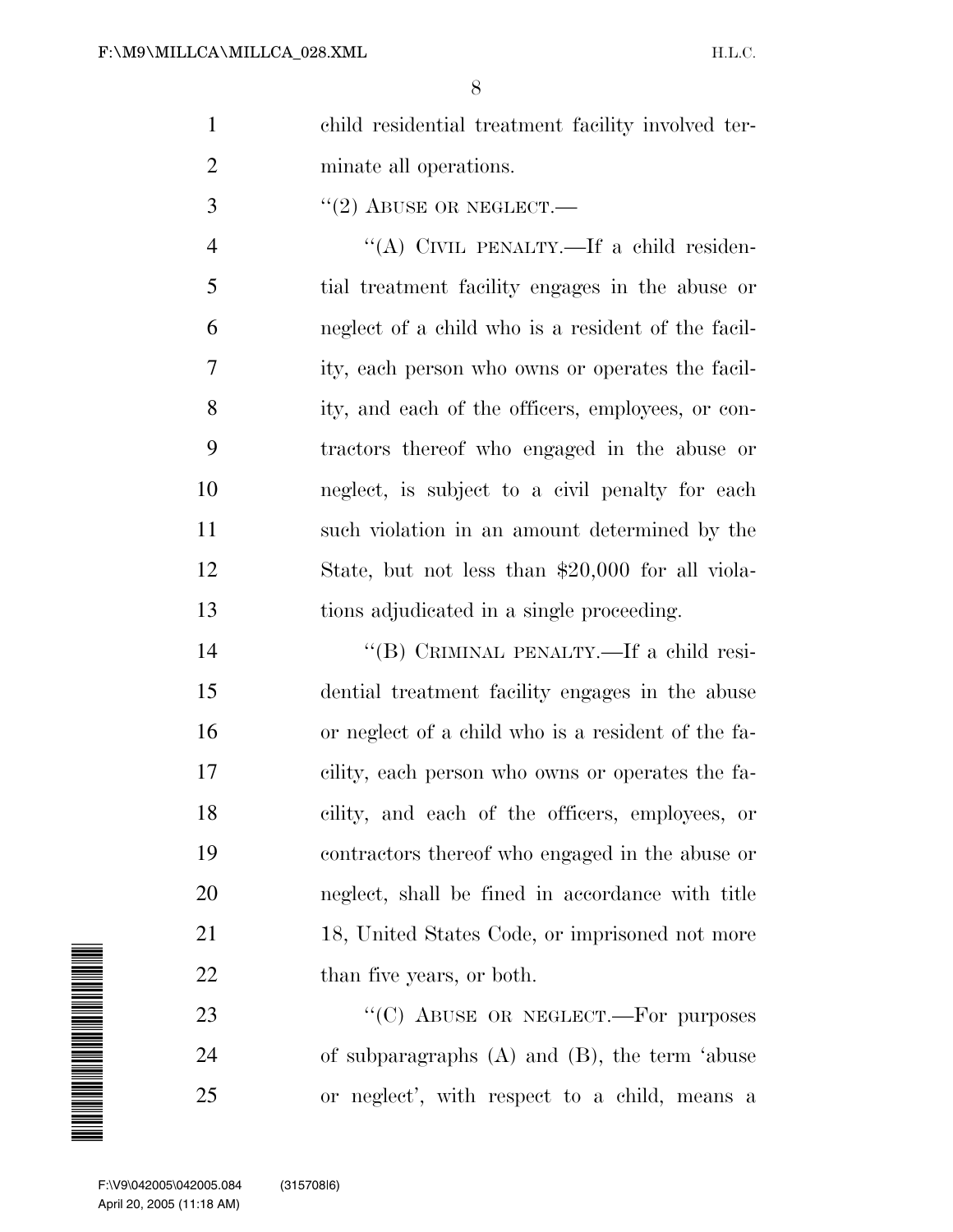knowing act or omission that the officer, em- ployee, or contractor involved knows or should know will result in death, serious physical or emotional harm, sexual abuse or exploitation, or will present an imminent risk of serious harm. **''SEC. 304. USE OF FUNDS.** ''A State that receives a grant under section 301 shall use amounts under the grant to— 9 "(1) hire and train individuals who have appro- priate expertise in the health profession, including the mental health profession, to carry out periodic, unannounced inspections of child residential treat-13 ment facilities in accordance with section  $303(b)(5)$ ; and 15 ''(2) collect and maintain data from the inspec- tions of such child residential treatment facilities to be included in the report required by section 306. **''SEC. 305. MAINTENANCE OF EFFORT.** ''A State that receives a grant under section 301 shall use amounts under the grant only to supplement the level of non-Federal funds that, in the absence of amounts under the grant, would be expended for activities author- ized under the grant, and not to supplant those non-Fed- eral funds.  $\begin{array}{r} 22 \text{ t} \\ 23 \text{ i} \\ 24 \text{ e} \\ \hline \end{array}$ <br>
F:\V9\042005\042005.084<br>
April 20, 2005 (11:18 AM)

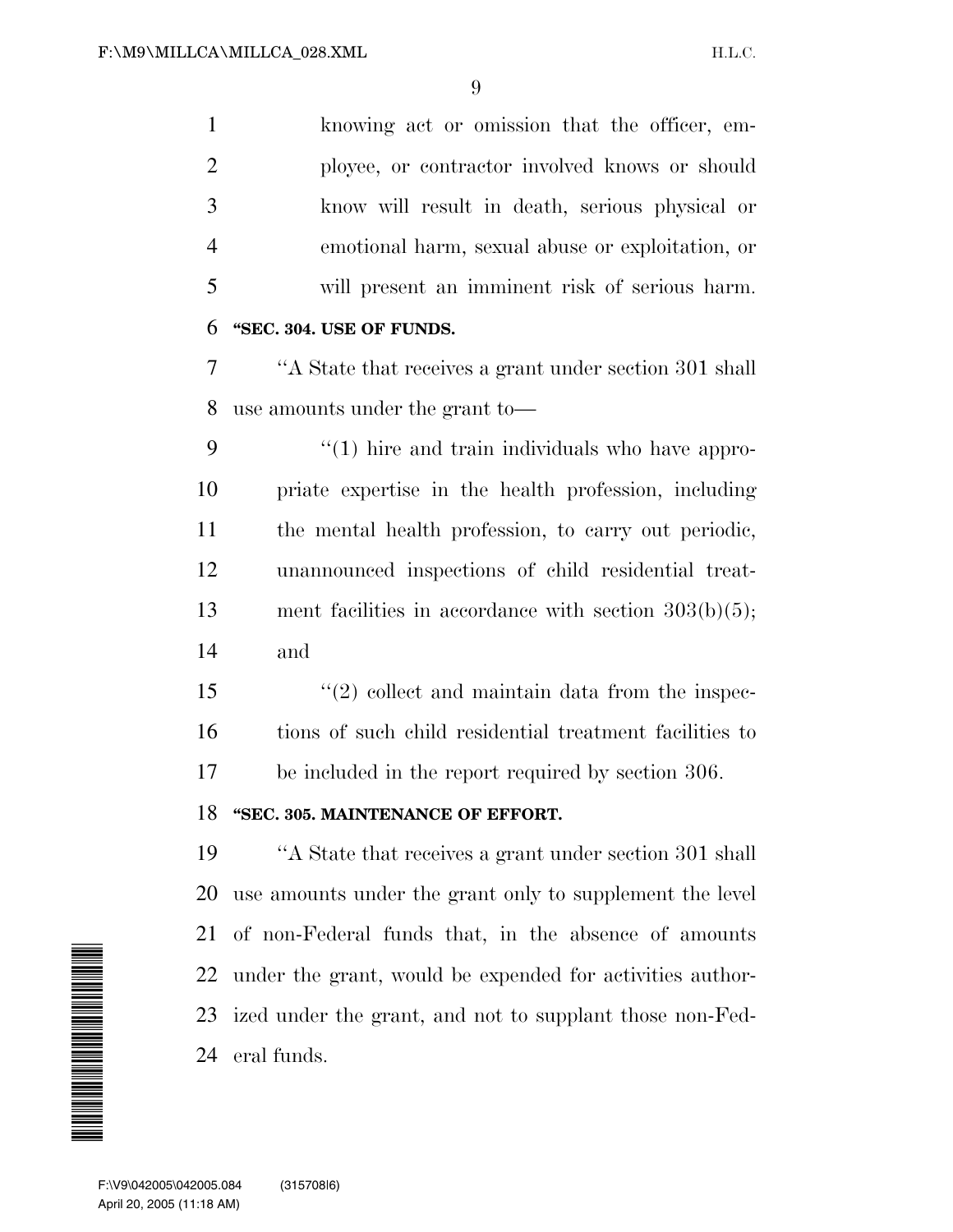#### **''SEC. 306. REPORT.**

 ''The Secretary may not make a grant to a State under section 301 unless the State agrees that it will sub- mit to the Secretary for each fiscal year for which it re- ceives a grant under such section a report that contains such information as the Secretary may reasonably require, including a detailed description of the number of child res- idential treatment facilities located in the State, the num- ber of children residing at such facilities, the State domi- cile of each child prior to entry at such a facility, and the age, gender, and disability (if any) of each child at such a facility.

#### **''SEC. 307. DEFINITIONS.**

''In this title:

 ''(1) CHILD.—The term 'child' means an indi-vidual 18 years of age or younger.

17 "(2) CHILD RESIDENTIAL TREATMENT FACIL- ITY; FACILITY.—The term 'child residential treat-ment facility' or 'facility' means a facility that—

20  $\langle (A)$  provides a 24-hour group living envi-21 ronment for one or more children who are unre- lated to the owner or operator of the facility; and

24 ''(B) offers for the children room or board and specialized treatment, behavior modifica-tion, rehabilitation, discipline, emotional growth